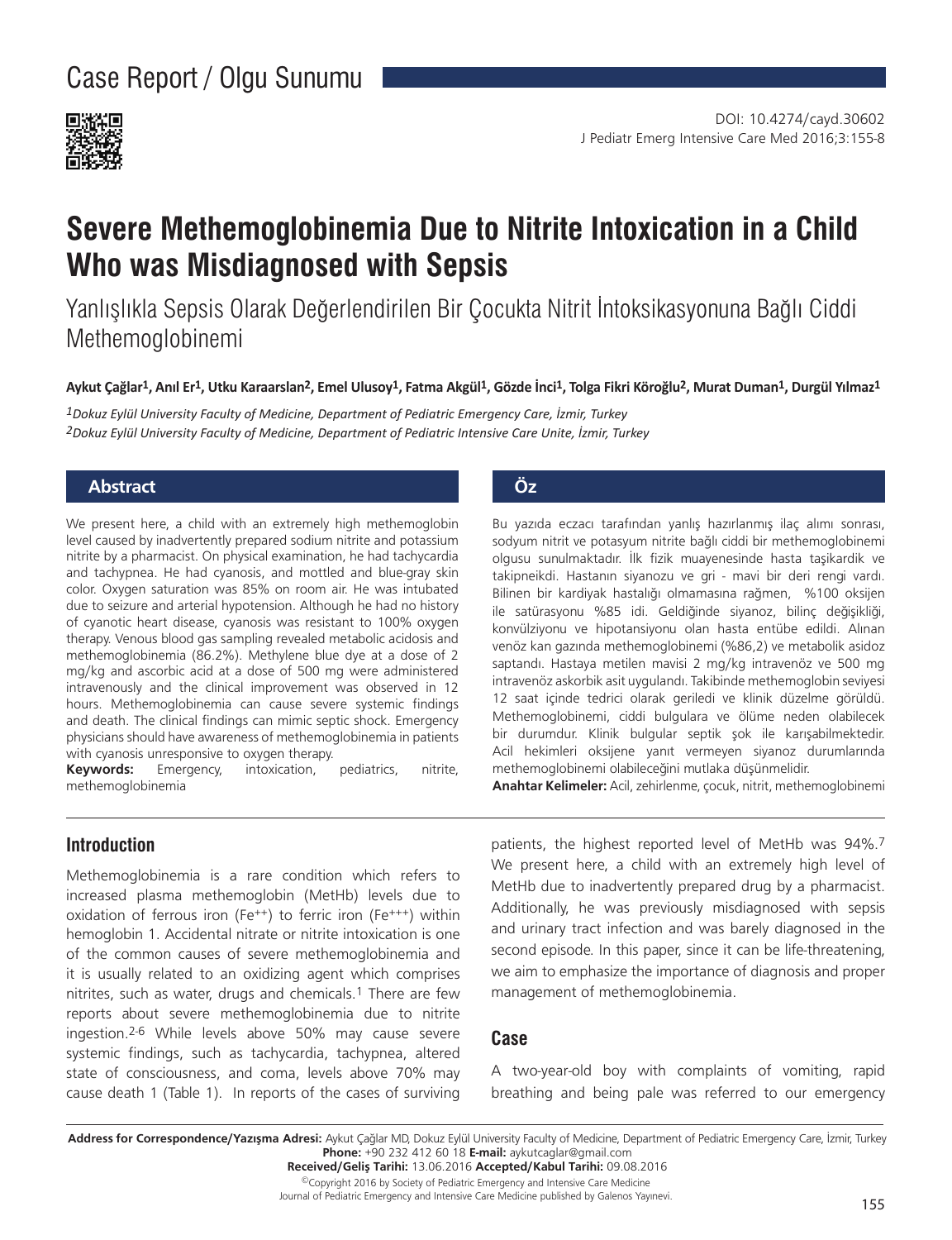department with the pre-diagnosis of septic shock. On admission, he was conscious and had the signs of respiratory distress such as tachypnea, cyanosis and agitation. While we were performing general assessments, he had a generalized seizure. On physical examination, he had tachycardia (165 beats/min) and his blood pressure was 117/80 mmHg. His respiratory rate was 45/min and the chest was clear. He had cyanosis and, mottled and blue–gray skin color (Figure 1). Oxygen saturation (SpO<sub>2</sub>) was 85% on room air while receiving oxygen via non-rebreather mask. Midazolam

| Table 1. Clinical findings according to methemoglobinemia<br>levels |                                                                                                   |  |
|---------------------------------------------------------------------|---------------------------------------------------------------------------------------------------|--|
| MetHb level $(\%)$                                                  | <b>Clinical findings</b>                                                                          |  |
| $0 - 15$                                                            | None                                                                                              |  |
| $15-30$                                                             | Mild (cyanosis, fatique, dizziness, headache)                                                     |  |
| $30 - 50$                                                           | Moderate (weakness, tachypnea, mild dyspnea)                                                      |  |
| 50-70                                                               | Severe (stupor, comai, convulsions, respiratory<br>depression, cardiac dysrhythmias and acidosis) |  |
| >70                                                                 | Potentially fatal                                                                                 |  |
| MetHb: Methemoglobinemia                                            |                                                                                                   |  |

**Table 2. Initial and serial blood gas measurements after the treatment of the patient 0. minute 30. minute 1. hour 2. hour 4. hour** pH 6.91 7.21 7.25 7.26 7.39 pCO<sub>2</sub> 45.1 35.1 41.7 46.1 39.5 HCO<sub>3</sub> 9.5 14.0 17.4 19.4 23.7 Lactate 8.8 11.1 9.4 5.0 1.4 MetHb 86.2 67.7 43.9 24.9 3.2 MetHb: Methemoglobin

### **Table 3. Laboratory parameters of the patient**

| <b>Laboratory parameters</b> | <b>Values</b> |
|------------------------------|---------------|
| Hemoglobin (g/dL)            | 7.6           |
| Hematocrit (%)               | 23.6          |
| MCV (fL)                     | 64.2          |
| RDW (%)                      | 15.1          |
| Platelet $(10^3/\mu L)$      | 338           |
| AST (U/L)                    | 28            |
| ALT (U/L)                    | 20            |
| BUN (mg/dL)                  | 12.7          |
| Kreatinin (mg/dL)            | 0.39          |
| Troponin - $I$ (ng/mL)       | 0.8           |
| CK-MB (ng/mL)                | 10.3          |

MCV: Mean corpuscular volume, RDW: Red cell distribution width, BUN: Blood urea nitrogen, CK-MB: Creatinine kinase MB fraction, AST: Aspartate aminotransferase, ALT: Alanine aminotransferase

was administered at a dose of 0.1 mg/kg intravenously to control seizure. He was intubated immediately for refractory cyanosis, but we did not observe increment in  $SpO<sub>2</sub>$  and improvement in cyanosis. Therefore, blood gas sampling and MetHb level were obtained and metabolic acidosis and methemoglobinemia were determined (Table 2). Methylene blue and ascorbic acid were administered at a dose of 2 mg/ kg and 500 mg intravenously, respectively. 1 mEq/kg sodium bicarbonate was given intravenously for metabolic acidosis. 20 mL/kg saline bolus was administered. On follow-up, fluid refractory hypotension (77/42 mmHg) was observed. He had reduced peripheral perfusion and muffled heart sounds. Therefore, dobutamine (10 mcg/kg/min) and adrenalin (0.1 mcg/kg/min) infusions were administered and titrated to 0.3 mcg/kg/min.

Laboratory parameters of the patient are summarized in Table 3. His renal and liver function tests were normal, and cardiac enzymes were slightly elevated. He had anemia. Nitrite reaction was positive in urine screen test. In the medical history, the patient had been followed by a nephrologist with the diagnosis of medullary sponge kidney and he had been used Shohl's solution (sodium citrate and potassium citrate) for the treatment. Three days earlier, he had presented at a pediatric emergency department in a different center with the same signs and symptoms. He had been intubated and transferred to pediatric intensive care unit immediately and treated for urinary tract infection and sepsis. He was discharged with recovery after three days. Shohl's solution was not administered to the patient during that time. After being discharged, he took Shohl's solution just for one dosage. Thus, his family suspected about Shohl's solution and we realized that the pharmacist had prepared Shohl's solution with nitrite in lieu of citrate.

With the history and physical examination findings, the diagnosis of methemoglobinemia due to nitrite intoxication was made. After 12 hours, we obtained normal oxygen saturation and there was no requirement for inotrope agents;



**Figure 1.** Mottled and blue - gray color of skin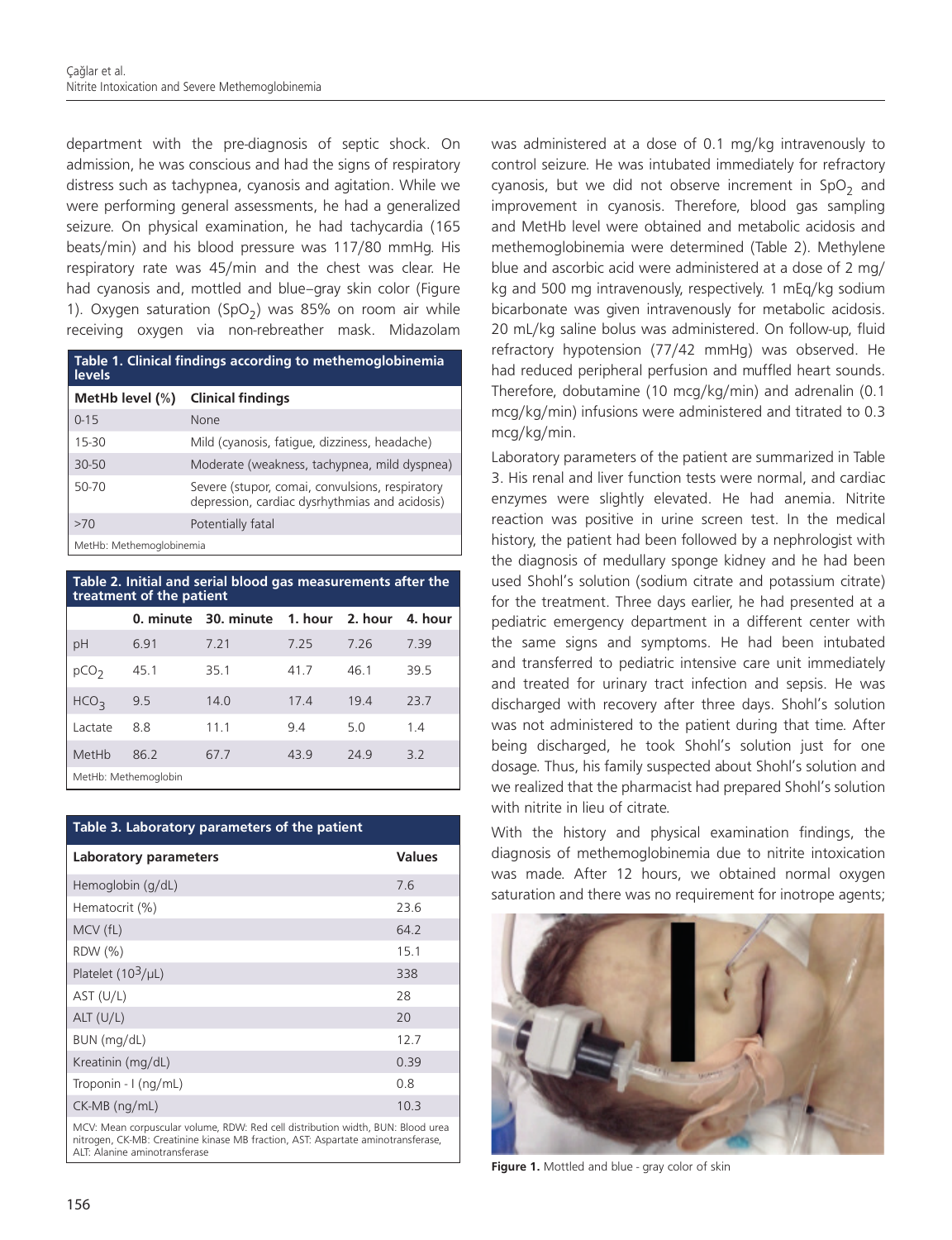MetHb and lactate levels were decreased gradually. After 24 hours, he was entirely normal and had no symptoms.

# **Discussion**

Nitrite intoxication is one of the most common causes of acquired methemoglobinemia and usually secondary to accidental ingestion. In this case, the main reason of methemoglobinemia was a prescription error due to poor legibility of handwriting. Prescription errors are an important issue and may cause life-threatening events as in our case.<sup>8,9</sup> Computerized systems can be a preventive method for prescription errors.

Clinical features of methemoglobinemia vary depending on the MetHb level. Levels above 70% can cause lifethreatening events and death.1 To our knowledge, the MetHb level (86.2%) in this case was the highest among pediatric methemoglobinemia survivors. In the first episode, our patient was intubated and had been treated for sepsis and urinary tract infection due to positive reaction for nitrite in urine dipstick test. Although we had not any information to confirm this situation, we thought that our patient had had a slightly higher MetHb level in the first episode and the patient's MetHb level had decreased gradually because natural reduction of the oxidizing agent had not been given during hospital stay. On the contrary, MetHb levels may increase in patients with sepsis due to release of nitric oxide10; methemoglobinemia may be confused with sepsis if the patient has fever or hypothermia.11 Additionally, this patient had been misdiagnosed with urinary tract infection due to positive reaction to nitrite in urine dipstick test. Urinary dipstick test can be useful in identifying nitrite ingestion.12 Although in the second episode, his urine was positive for nitrite too; all these factors might show that he was misdiagnosed as sepsis.

Arterial saturation was 85% and there was no improvement with oxygen therapy. This phenomenon can be explained by absorbance ratio of MetHb. Pulse oximetry machines measure absorbance of hemoglobin at two wavelengths (660 and 940 nm). The ratio of these measurements (A660/A940) corresponds to saturation that previously calibrated from healthy volunteers' pulse oximetry data. The absorbance ratio of 0.43 corresponds to 100% saturation whereas a ratio of 3.4 corresponds to 0%. If the absorbance ratio is 1.0, it corresponds to 85% oxygen saturation. MetHb absorbs lights equally at two wavelengths. If the MetHb level exceeds above 35%, the ratio is 1 and therefore it corresponds to 85% oxygen saturation.12 Therefore, if the patients have no cyanotic cardiac disease and have 85% of SpO<sub>2</sub>, emergency physicians must consider a MetHb level above 35%.

The most widely known treatment is methylene blue dye which reduces MetHb levels gradually within less than one hour. If the patient has severe symptoms or a MetHb level above 30%, the patient should be treated immediately with methylene blue 1. We gave methylene blue and ascorbic acid and an improvement was rapidly observed. Although there are alternative treatments (N- acetylcysteine and cimetidine) to methylene blue dye<sup>13</sup>, we suggest that early administration of methylene blue was the most important point in this case for survival and must be available in all emergency room. Methemoglobinemia can cause functional anemia. If the patient has anemia, the clinical deterioration may be more obvious.14 Our patient had also microcytic anemia, but there was no need for transfusion because of rapid response to methylene blue treatment.

In conclusion, nitrite intoxication can cause severe methemoglobinemia and may be confused with sepsis and urinary tract infection. Awareness of emergency physicians about methemoglobinemia in patients with cyanosis unresponsive to oxygen can be lifesaving.

# *Ethics*

Informed Consent: Consent form was filled out by all participants.

Peer-review: Externally peer-reviewed.

# *Authorship Contributions*

Surgical and Medical Practices: Aykut Çağlar, Utku Karaarslan, Emel Ulusoy, Fatma Akgül, Durgül Yılmaz, Murat Duman, Tolga Fikri Köroğlu, Concept: Aykut Çağlar, Utku Karaarslan, Emel Ulusoy, Fatma Akgül, Durgül Yılmaz, Murat Duman, Tolga Fikri Köroğlu, Design: Aykut Çağlar, Utku Karaarslan, Emel Ulusoy, Fatma Akgül, Durgül Yılmaz, Murat Duman, Tolga Fikri Köroğlu, Data Collection or Processing: Aykut Çağlar, Utku Karaarslan, Emel Ulusoy, Fatma Akgül, Analysis or Interpretation: Aykut Çağlar, Utku Karaarslan, Emel Ulusoy, Fatma Akgül, Durgül Yılmaz, Murat Duman, Tolga Fikri Köroğlu, Gözde İnci, Literature Search: Aykut Çağlar, Utku Karaarslan, Emel Ulusoy, Fatma Akgül, Anıl Er, Writing: Aykut Çağlar.

Conflict of Interest: No conflict of interest was declared by the authors.

Financial Disclosure: The authors declared that this study received no financial support.